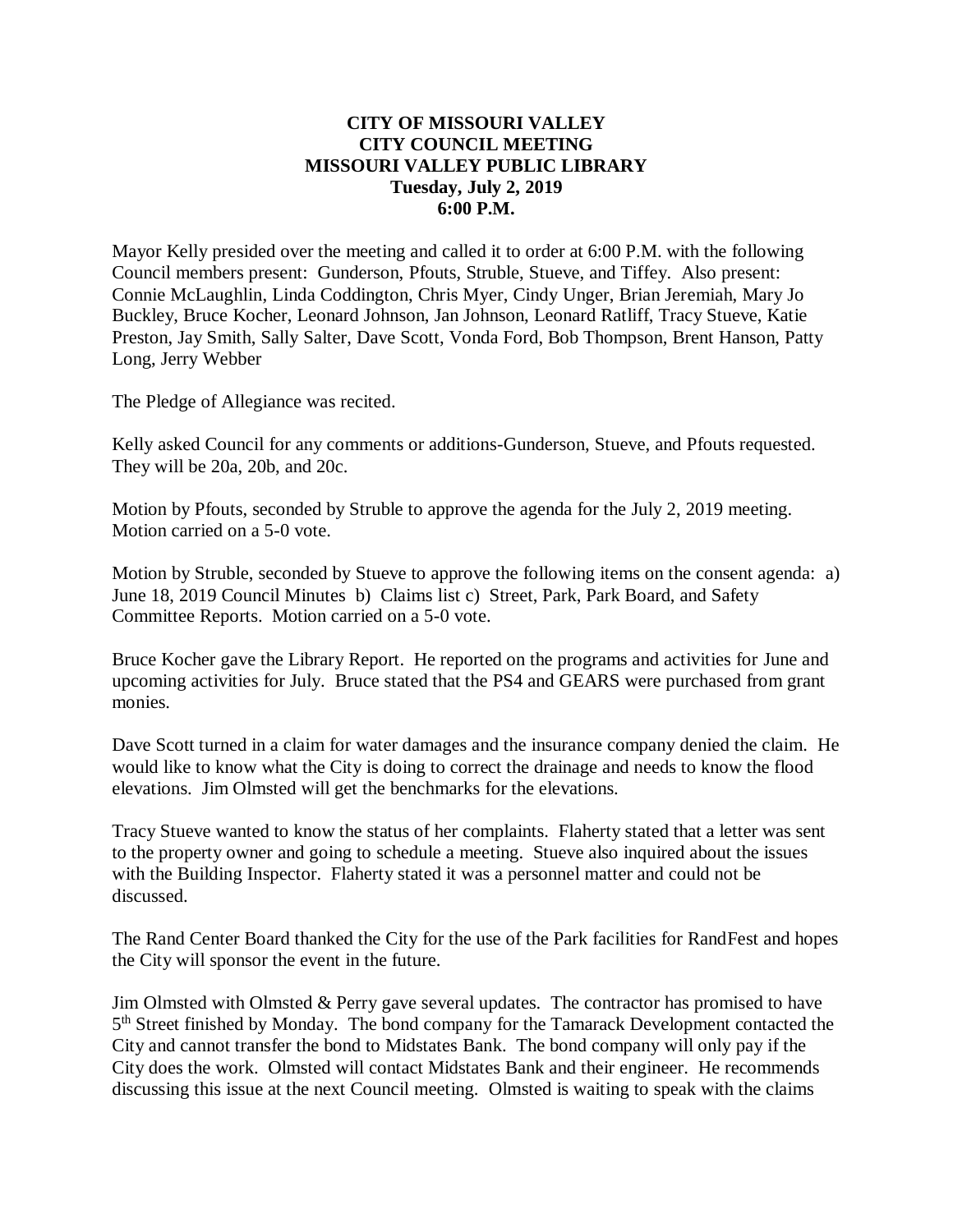department from Union Pacific. The representative is on vacation and will return after July  $4<sup>th</sup>$ . If Union Pacific issues payment for damages, this will affect what the City receives from FEMA. The next FEMA scoping meeting will be July 12<sup>th</sup>. Olmsted is working on numbers. He has added Willow Park addition and it will include drainage systems. The current ditches are dug to the flow line and some culverts may need to be adjusted.

Motion Pfouts, seconded by Stueve to allow Woodbine Saddle Club to hang a banner on the Pool Fence. Motion carried on a 5-0 vote.

Misty Graeve spoke to Council about the Swim Team Car Wash. This is their annual fundraiser for scholarships. It will be held on July  $10<sup>th</sup>$  from 5 p.m. to 7 p.m. Motion by Pfouts, seconded by Stueve to approve Swim Team Car Wash at the Aquatic Center. Motion carried on a 5-0 vote.

Discussion was held on the street repairs by PetroMart. Flaherty stated the Street Department will be making the repairs next week and the repairs will not close the drive or effect PetroMart's operations.

Resolution #19-21 was introduced Approving the Transfer of Funds from Emergency Fund to General Fund. Motion by Stueve, seconded by Struble. Motion carried on a 5-0 vote.

Resolution #19-22 was introduced Setting Wage-Garrett Klutts for Fiscal Year 2020. Motion by Pfouts, seconded by Stueve. Motion carried on a 5-0 vote.

Resolution #19-23 was introduced Terminating Paying Agent and Registrar and Transfer Agent Agreements with Bankers Trust Company and Approving new Paying Agent and Registrar Agreement with BOKF, National Association. Motion by Struble, seconded by Pfouts. Motion carried on a 5-0 vote.

Motion by Struble, seconded by Pfouts for Mayor to sign Paying Agent & Registrar Agreement with BOKF, National Association. Motion carried on a 5-0 vote.

Discussion was held on the spraying of City facilities and properties. Flaherty received two bids and recommends approving the low bid from Hornbeck Turf & Tree Services in the amount of \$4,646.00. Motion by Struble, seconded by Pfouts to approve the estimate. Roll call: Ayes: Struble, Pfouts, Gunderson, Tiffey. Nayes: Stueve. Motion carried on a 4-1 vote.

Katie Preston gave an update from the Aquatic Center. Preston would like to be reimbursed for her Water Safety Instructor. Council would allow reimbursement when she passes the course. Flaherty will put it on the next agenda. Preston would like to hire an on-call part time counter help position. Flaherty stated that we did not advertise for the position and will look at the posting requirements. Preston would need someone on Thursday and would like to hire her son. Due to the emergency need, Council agreed to hire Preston's recommendation and Flaherty will prepare a hiring resolution for the next agenda. Preston would like Council to consider contracts for her and the assistant manager. Council would like to go into closed session for discussion. Preston suggested August  $18<sup>th</sup>$  for the last day of the pool and to have a Dog Day. Council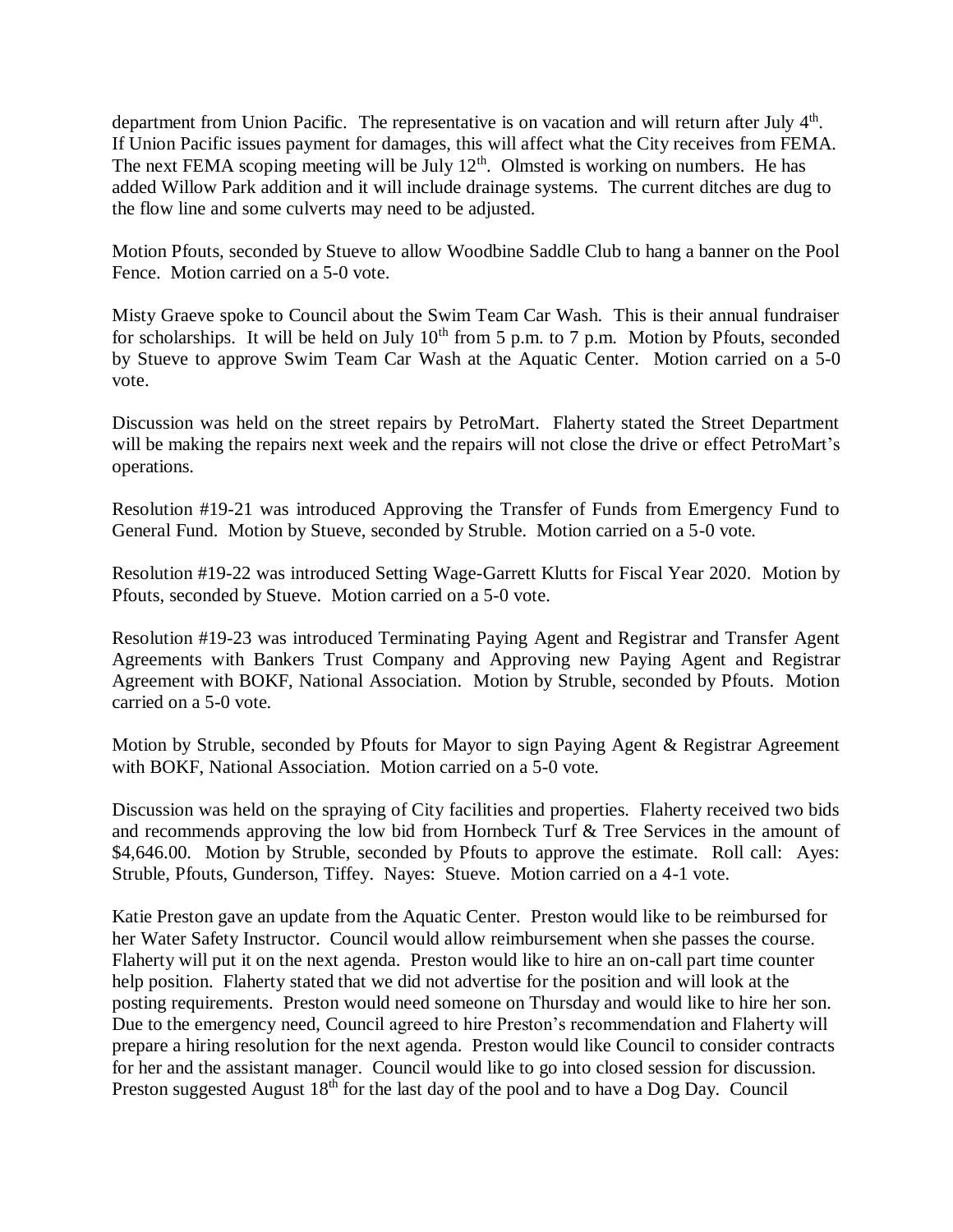would like her to look at keeping the pool open on weekends until Labor Day. Preston would like the Council to build a snack shack on the pea gravel area. Council would like Preston to get estimates. Preston would like to add an additional time for pool parties. The times would be Saturday and Sunday from 11 a.m. to 1 p.m. She would like to see a Grandparent Pass. Flaherty will see if the fee schedule needs to be changed. Preston would like to ask local businesses to donate towards the diving board. If they donate she would like to hang a donor plaque on the wall. Preston received a bid for the sound system. She is looking for grant money to help pay for it. Flaherty will put the sound system on the next agenda for approval. Preston would like to have picnic tables brought in for additional seating at the conference meet. She would like to see if the little slide by the diving board can be put back. Flaherty will speak with Burbach Aquatics. Preston would like the parking lot painted before the conference meet.

Motion by Struble, seconded by Stueve to approve Missouri Valley Aquatic Center Manual. Motion carried on a 5-0 vote.

Discussion was held on Aquatic Center Diving Board. Flaherty contacted the State and laws have changed. An engineer must be hired to design and certify the board. Flaherty has contacted Burbach and will notify Council when she receives a cost estimate.

Motion by Stueve, seconded by Struble to table the discussion on Hiring Process Policy until the next Council meeting. Motion carried on a 5-0 vote.

Gunderson would like a pedestrian crossing sign by the east and west intersections by Culavin Heights.

Stueve stated that a citizen thanked the City for the rock on their road.

Pfouts had no comments.

Flaherty asked Council if they would like to proceed with the website upgrade. They agreed and it will be on the next Council agenda for formal approval. Flaherty stated the basement windows have been installed and look great.

Kelly thanks the individuals that put up the flags and stated they looked great. He also stated the Rand Center event was great.

Motion by Pfouts, seconded by Stueve to enter into closed session at 7:04 p.m. per IA Code  $21.5(1)(i)$  to evaluate the professional competency of an individual whose appointment, hiring, performance, or discharge is being considered when necessary to prevent needless and irreparable injury to that individual's reputation. Motion carried on a 5-0 vote.

Motion by Stueve, seconded by Struble to return to open session at 7:20 p.m. Motion by Stueve, seconded by Tiffey to hire Chris Myer as the Park's Supervisor at an additional \$2.00 per hour. Motion carried on a 5-0 vote.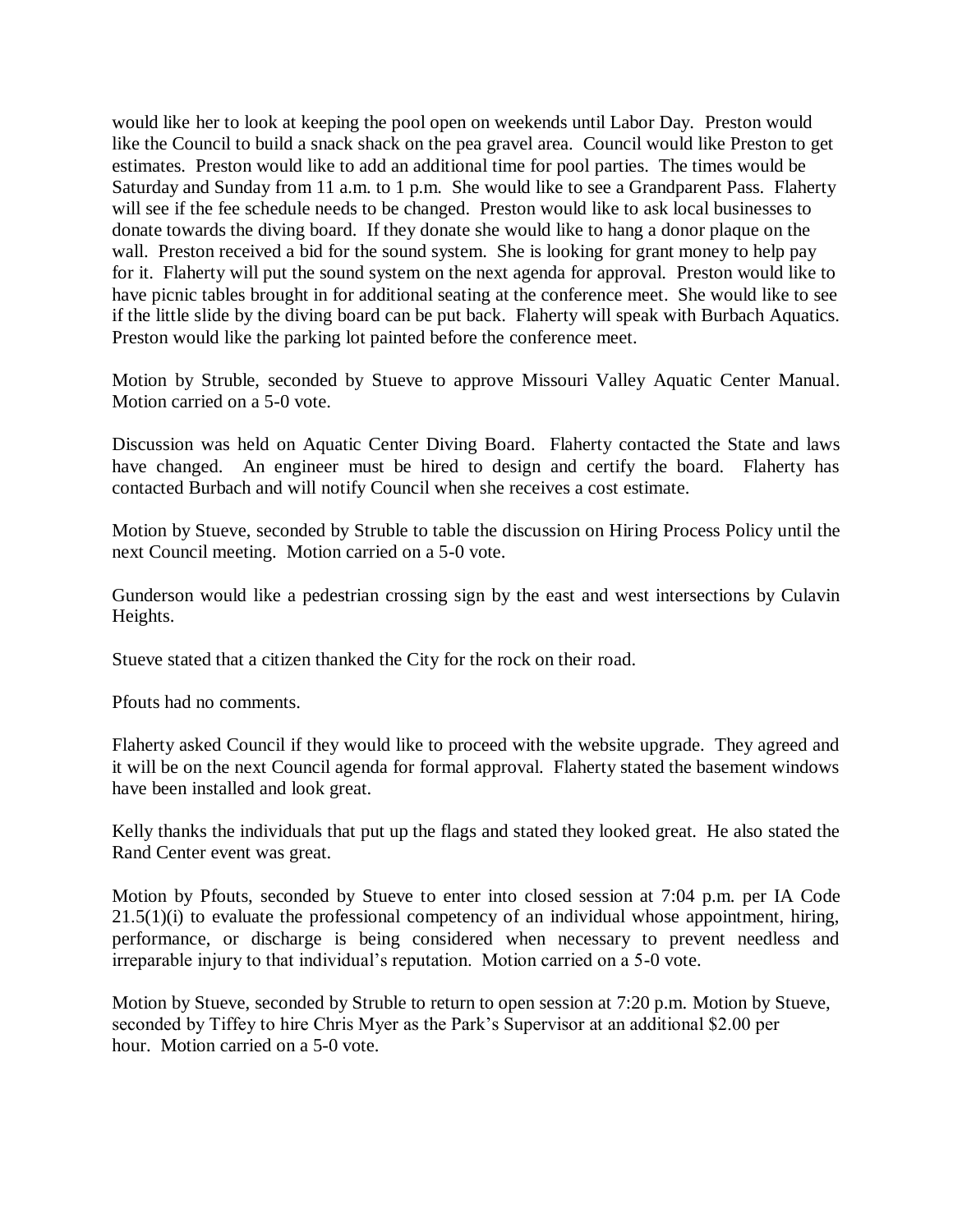Motion by Pfouts, seconded by Struble to enter into closed session at 7:24 p.m. per IA Code  $21.5(1)(i)$  to evaluate the professional competency of an individual whose appointment, hiring, performance, or discharge is being considered when necessary to prevent needless and irreparable injury to that individual's reputation. Motion carried on a 5-0 vote.

Motion by Struble, seconded by Stueve to return to open session at 8:00 p.m. with no action taken. Motion carried on a 5-0 vote.

Motion by Struble, seconded by Pfouts adjourn at 8:02 p.m. Motion carried on a 5-0 vote.

Shawn Kelly, Mayor

Attest: Jodie Flaherty, City Clerk

# **RESOLUTION 19-21**

## **RESOLUTION APPROVING THE TRANSFER OF FUNDS FROM EMERGENCY FUND TO GENERAL FUND**

Be It Resolved by the City Council of the City of Missouri Valley, Iowa:

That the City Clerk is hereby authorized to transfer the remaining funds from FY 18/19 in the amount of \$958.79 from the Emergency Fund to the General Fund.

Emergency to General \$ 958.79 (Emergency Funds to offset General Fund)

Total \$958.79

Passed and approved this 2nd day of July, 2019.

ATTEST:

Shawn Kelly, Mayor

\_\_\_\_\_\_\_\_\_\_\_\_\_\_\_\_\_\_\_\_\_\_\_\_\_\_\_\_\_\_\_\_\_\_

Jodie Flaherty, City Clerk

\_\_\_\_\_\_\_\_\_\_\_\_\_\_\_\_\_\_\_\_\_\_\_\_\_\_\_\_\_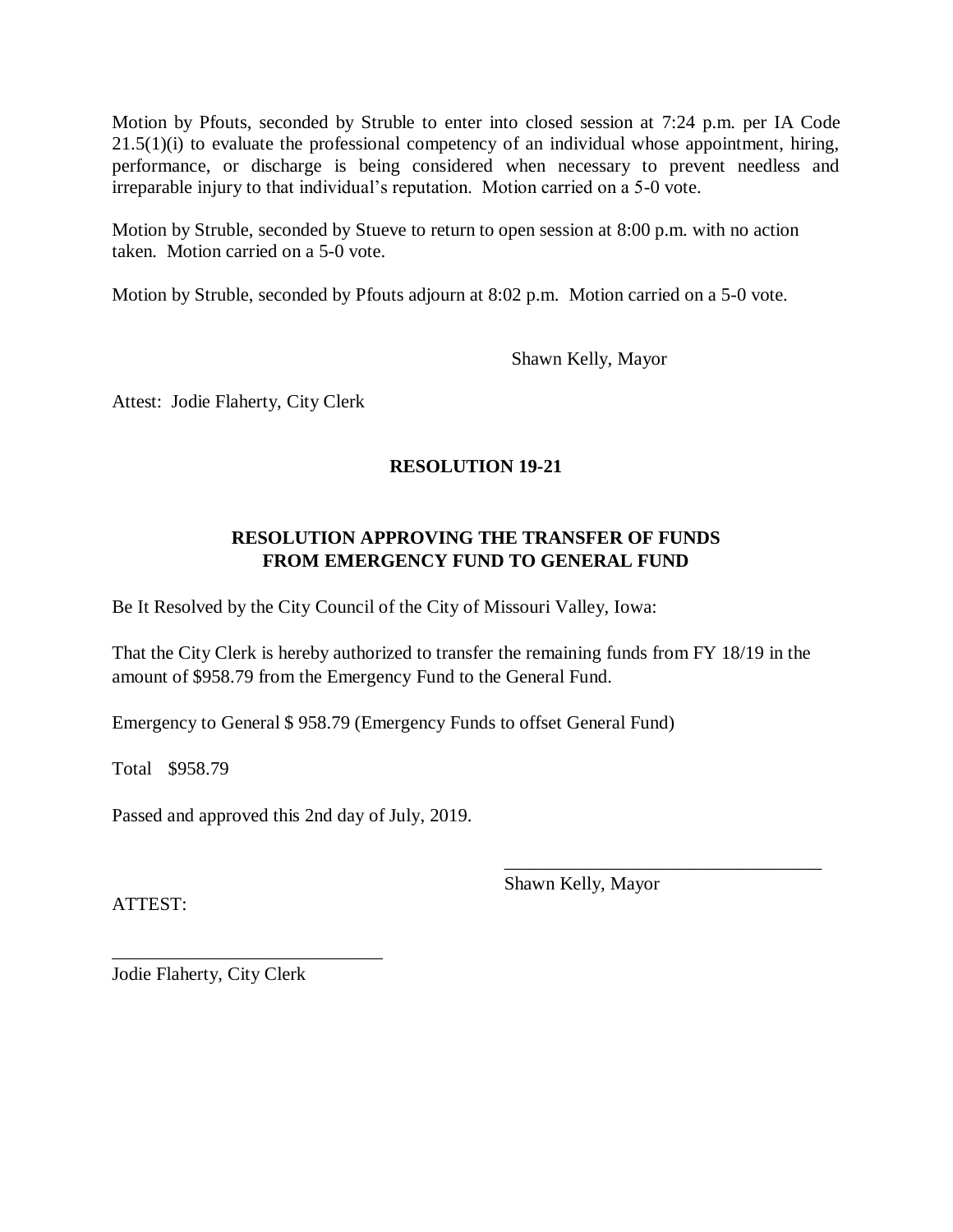#### **RESOLUTION 19-22**

#### **RESOLUTION SETTING WAGES OF CITY EMPLOYEES**

#### **FOR FISCAL YEAR 2020**

WHEREAS, the City Council has approved the following pay schedule for employees for Fiscal Year 2019/2020 as follows:

Garrett Klutts \$21.81

NOW, THEREFORE, BE IT RESOLVED BY THE CITY COUNCIL OF CITY OF MISSOURI VALLEY, IOWA:

That the employees shall be paid the wage as indicated above effective July 1, 2019.

Passed and approve this  $2<sup>nd</sup>$  of July, 2019.

\_\_\_\_\_\_\_\_\_\_\_\_\_\_\_\_\_\_\_\_\_\_\_\_\_\_\_\_\_\_\_\_\_\_

Shawn Kelly, Mayor

\_\_\_\_\_\_\_\_\_\_\_\_\_\_\_\_\_\_\_\_\_\_\_\_\_\_\_\_\_\_\_\_\_\_

ATTEST:

Jodie Flaherty, City Clerk

### **RESOLUTION 19-23**

## **RESOLUTION TERMINATING PAYING AGENT AND REGISTRAR AND TRANSFER AGENT AGREEMENTS WITH BANKERS TRUST COMPANY AND APPROVING NEW PAYING AGENT AND REGISTRAR AGREEMENT WITH BOKF**

WHEREAS, the City Council of the City of Missouri Valley, Iowa (the "City"), has adopted certain resolutions (the "Resolutions") duly authorizing and providing for the issuance of certain bonds, notes or other obligations (collectively, the "Outstanding Obligations"); and

WHEREAS, pursuant to the Resolutions, the City appointed Bankers Trust Company, Des Moines, Iowa ("Bankers Trust"), as the registrar and paying agent for the Outstanding Obligations and approved the execution of Paying Agent and Registrar and Transfer Agent Agreements (the "BT Agreements") with Bankers Trust with respect to the Outstanding Obligations; and

WHEREAS, it has been proposed that the City take action to terminate the BT Agreements in order to transfer its registrar and paying agent services to BOKF, National Association, Lincoln, Nebraska ("BOKF"); and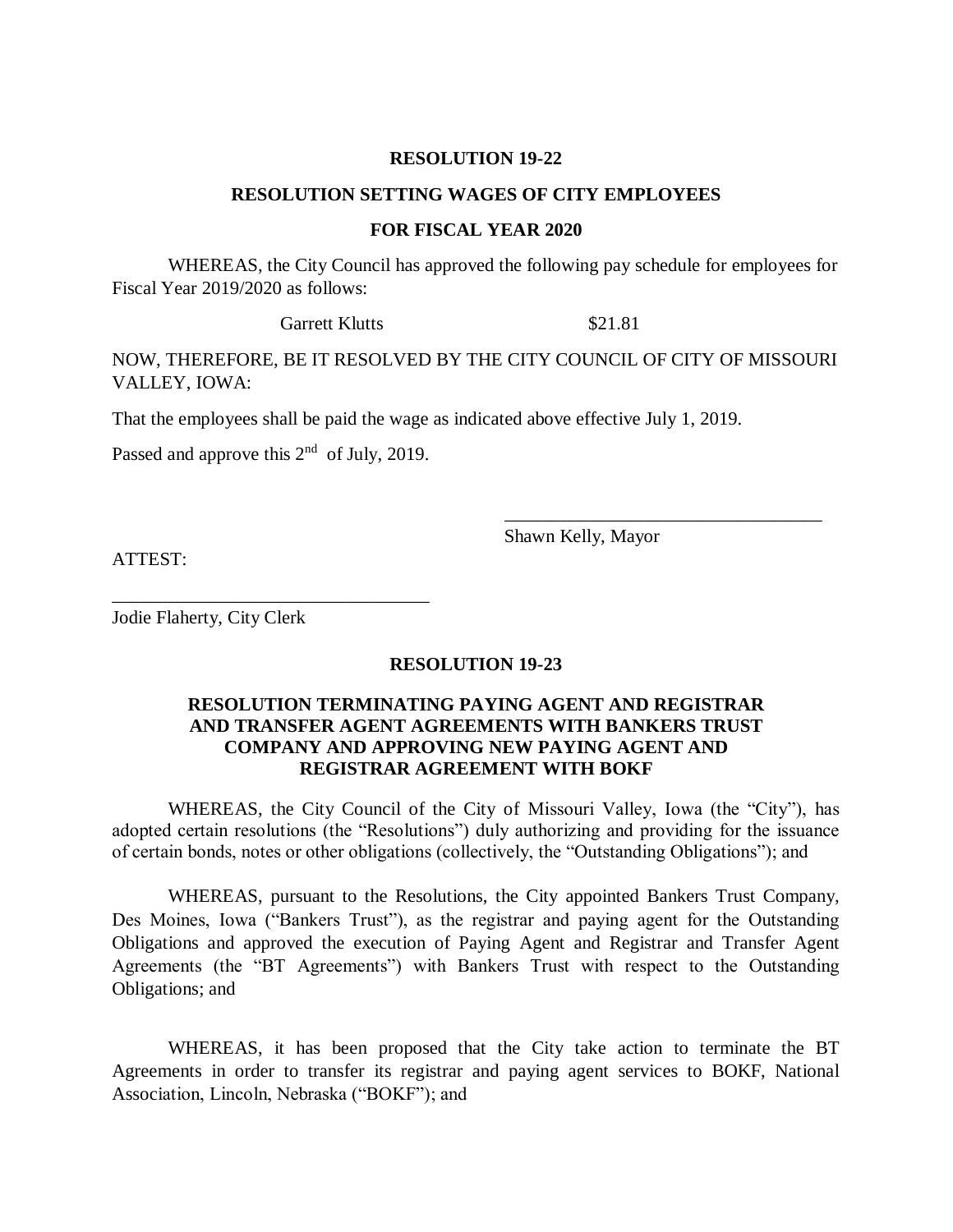WHEREAS, a new Paying Agent and Registrar Agreement (the "BOKF Agreement") has been prepared for approval and execution by the City and delivery to BOKF;

NOW, THEREFORE, It Is Resolved by the City Council of the City of Missouri Valley, Iowa, as follows:

Section 1. The City hereby terminates the BT Agreements. The City Clerk is hereby authorized to send an executed copy of this Resolution to Bankers Trust by regular mail or by email as soon as practical. Furthermore, the Mayor and the City Clerk are hereby authorized to execute such documents as may be necessary to carry out the termination of the BT Agreements. All action heretofore taken by the Mayor and the City Clerk in this regard is hereby ratified and affirmed.

Section 2. BOKF is hereby designated as the Registrar and Paying Agent for the Outstanding Obligations. The City shall enter into the BOKF Agreement with BOKF covering services for the Outstanding Obligations, in substantially the form as has been placed on file with the City Council; the Mayor and City Clerk are hereby authorized and directed to sign the BOKF Agreement on behalf of the City; and the BOKF Agreement is hereby approved.

Section 3. To the extent that the City has continuing disclosure requirements pursuant to Rule 15c2-12 of the Securities Exchange Act relative to the Outstanding Obligations, the City will cause a notice of the assignment of the Agreements to be posted on the MSRB Electronic Municipal Market Access (EMMA).